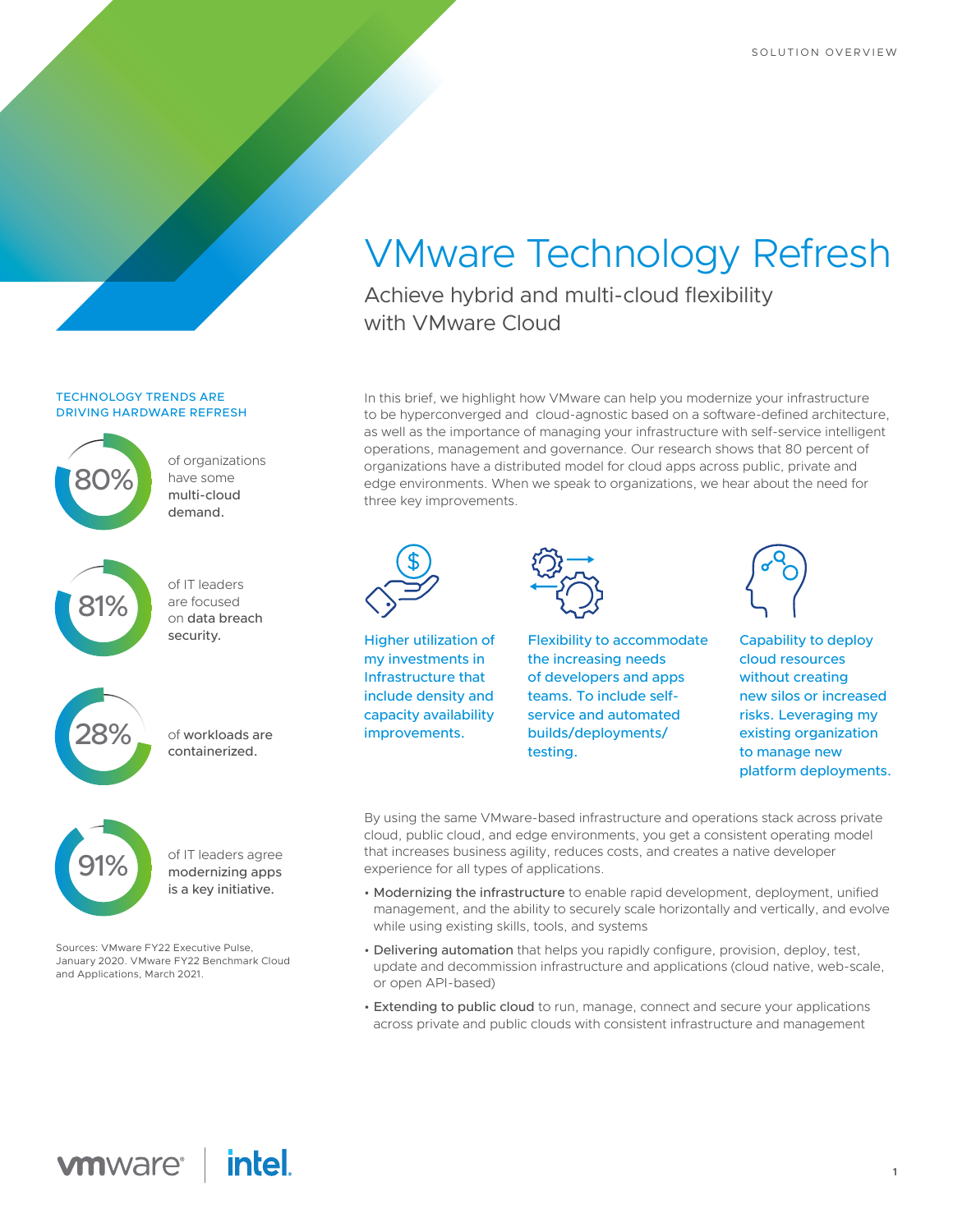#### KEY HIGHLIGHTS

- •Choose your data center, edge and cloud refresh
- Adapt self-service, optimize and manage across platforms
- Evaluate options across hardware refresh: private, public, and local cloud

*[VMware Cloud](https://www.vmware.com/products/cloud-foundation.html)*™ provides this consistency, along with a complete set of softwaredefined services for compute, storage, networking, security and cloud management to run enterprise apps—traditional or containerized—in private or public environments.

### VMware Technology Refresh Use Cases

VMware Cloud creates new possibilities for IT organizations, opening the door to costeffective scalability, flexibility and modernization. And with VMware, you can leverage your existing skills, tools and policies to manage applications and infrastructure across your hybrid environment.



To learn more about how to accelerate the transformation of your apps and cloud, visit *[www.vmware.com/cloud-solutions](http://www.vmware.com/cloud-solutions)*.

## Simplify Technology Refresh with Proven VMware Tools and Providers

VMware Cloud offers a suite of options to deploy to most popular private and public cloud platforms; it can be installed, is available as hyperconverged infrastructure, or can pre-installed on hardware. And it is available as a service from all six hyperscale cloud providers and 4,300 VMware Cloud Provider™ Partners.

#### Solutions for Data Center and Edge

The trend toward simplicity and automation doesn't just drive public cloud consumption, but also brings powerful cloud native practices back on-premises.

*[VMware Cloud Foundation](https://www.vmware.com/products/cloud-foundation.html)*™ *and VMware Tanzu*™ – Delivers software-defined compute, storage, networking and security services, with operations and lifecycle management and unified support for traditional or containerized applications.

VMware Cloud Tanzu – For on-premises-based environments and for customers wanting to deploy Kubernetes alongside virtual infrastructure.

*[VMware Cloud on VxRail](https://www.vmware.com/content/dam/digitalmarketing/vmware/en/pdf/products/cloud-foundation/vmw-cloud-foundation-on-vxrail-solution-overview.pdf)* – Builds upon native VxRail and VMware Cloud Foundation capabilities, with unique features jointly engineered by Dell EMC and VMware.

*[VMware Cloud on Dell EMC](https://www.vmware.com/products/vmc-on-dell-emc.html)* – Delivers VMware Cloud Foundation on Dell EMC hardware, delivered and maintained on-premises at your data center and edge locations as a fully managed service.

*[Hyperconverged Infrastructure powered by VMware vSAN](https://www.vmware.com/products/vsan.html)*™ – VMware's marketleading HCI solution makes it easy to extend your virtualization investments and step towards the full-stack VMware Cloud Foundation.

## *intel.* **vm**ware<sup>®</sup>